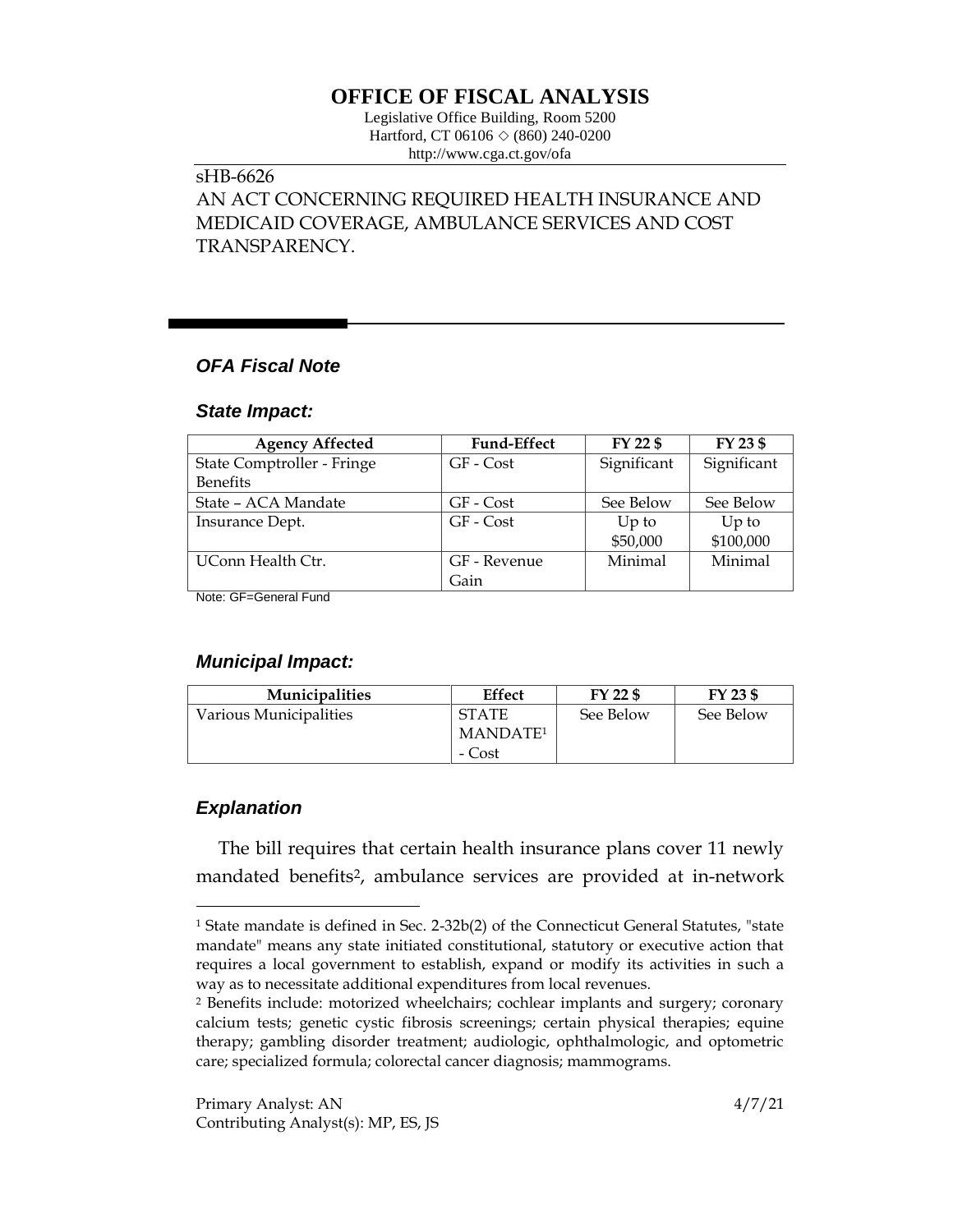level of benefits, and the Insurance Department establish a program to increase breast cancer awareness. The bill results in the fiscal impact described below.

There is a significant cost to the state employee and retiree health plan, municipalities that participate in the Partnership Plan, and fullyinsured municipalities due to providing coverage for the newly included benefits, to the extent that the plans' policies are not currently in accordance with the provisions of the bill.

The cost to include any associated benefits not currently covered will be reflected in plan premiums for plan years starting on or after January 1, 2022. Premiums will increase based on the projected utilization of benefits, as determined by plan actuaries.

For illustration, the full estimated cost of a cochlear implant surgery, as a benefit mandated by the bill, is approximately \$30,000-\$50,000 per ear. It is also estimated that motorized wheelchairs cost approximately \$2,000 - \$7,000, including battery replacements.<sup>3</sup>

In addition, many municipal health plans are recognized as "grandfathered" health plans under the Affordable Care Act (ACA). It is unclear what effect the adoption of certain health mandates will have on the grandfathered status of certain municipal plans under ACA. Pursuant to federal law, municipalities with self-insured plans are exempt from state insurance mandates.

While self-insured plans are exempt from state insurance mandates, the state employee and retiree health plan has traditionally adopted them.

The bill will result in a cost to the state pursuant to the ACA to the extent the benefits are not currently covered under the Exchange's benchmark plan. Federal law requires the state to defray the cost of

 $\overline{a}$ 

<sup>&</sup>lt;sup>3</sup> The state employee and retiree health plan currently covers motorized wheelchairs as a benefit, however it is unknown if all fully-insured municipal plans or the Exchange benchmark plan cover them.